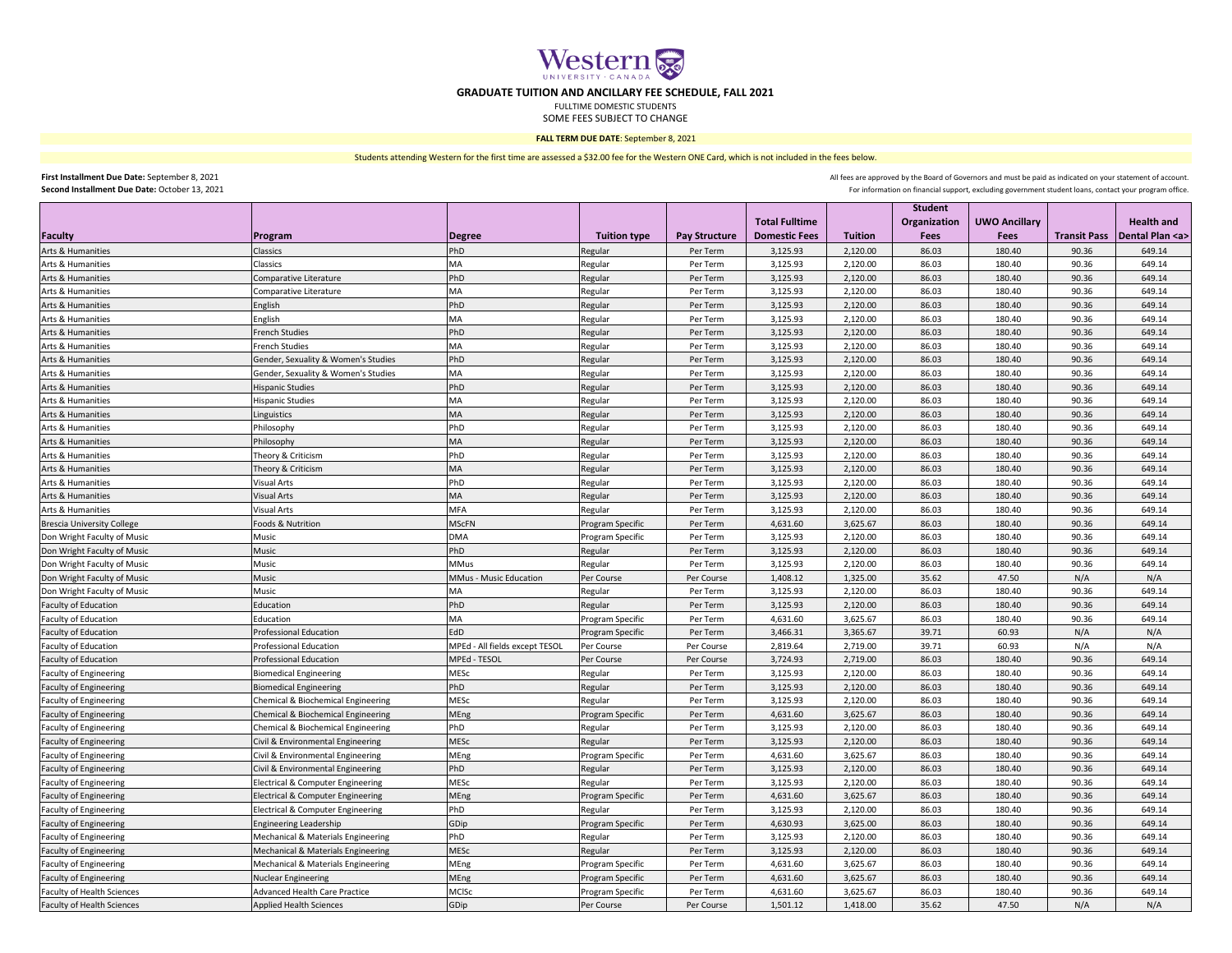|                                        |                                           |                         |                     |                      |                       |                | <b>Student</b> |                      |                     |                     |
|----------------------------------------|-------------------------------------------|-------------------------|---------------------|----------------------|-----------------------|----------------|----------------|----------------------|---------------------|---------------------|
|                                        |                                           |                         |                     |                      | <b>Total Fulltime</b> |                | Organization   | <b>UWO Ancillary</b> |                     | <b>Health and</b>   |
| <b>Faculty</b>                         | Program                                   | <b>Degree</b>           | <b>Tuition type</b> | <b>Pay Structure</b> | <b>Domestic Fees</b>  | <b>Tuition</b> | Fees           | Fees                 | <b>Transit Pass</b> | Dental Plan <a></a> |
| Faculty of Health Sciences             | Communication Sciences and Disorders      | MCISc                   | Program Specific    | Per Term             | 4,770.60              | 3,764.67       | 86.03          | 180.40               | 90.36               | 649.14              |
| <b>Faculty of Health Sciences</b>      | <b>Health and Rehabilitation Sciences</b> | MPT/PhD                 | Program Specific    | Per Term             | 4,770.60              | 3,764.67       | 86.03          | 180.40               | 90.36               | 649.14              |
| <b>Faculty of Health Sciences</b>      | <b>Health and Rehabilitation Sciences</b> | MSc (OT)/PhD            | Program Specific    | Per Term             | 4,770.60              | 3,764.67       | 86.03          | 180.40               | 90.36               | 649.14              |
| <b>Faculty of Health Sciences</b>      | <b>Health and Rehabilitation Sciences</b> | MCISc/PhD               | Program Specific    | Per Term             | 4,770.60              | 3,764.67       | 86.03          | 180.40               | 90.36               | 649.14              |
| <b>Faculty of Health Sciences</b>      | <b>Health and Rehabilitation Sciences</b> | PhD                     | Regular             | Per Term             | 3,125.93              | 2,120.00       | 86.03          | 180.40               | 90.36               | 649.14              |
| <b>Faculty of Health Sciences</b>      | <b>Health and Rehabilitation Sciences</b> | MSc                     | Regular             | Per Term             | 3,125.93              | 2,120.00       | 86.03          | 180.40               | 90.36               | 649.14              |
| <b>Faculty of Health Sciences</b>      | Kinesiology                               | PhD                     | Regular             | Per Term             | 3,125.93              | 2,120.00       | 86.03          | 180.40               | 90.36               | 649.14              |
| <b>Faculty of Health Sciences</b>      | Kinesiology                               | MA                      | Regular             | Per Term             | 3,125.93              | 2,120.00       | 86.03          | 180.40               | 90.36               | 649.14              |
| <b>Faculty of Health Sciences</b>      | Kinesiology                               | <b>MSc</b>              | Regular             | Per Term             | 3,125.93              | 2,120.00       | 86.03          | 180.40               | 90.36               | 649.14              |
| <b>Faculty of Health Sciences</b>      | Nursing                                   | PhD                     | Regular             | Per Term             | 3,125.93              | 2,120.00       | 86.03          | 180.40               | 90.36               | 649.14              |
| <b>Faculty of Health Sciences</b>      | <b>Nursing</b>                            | MN                      | Program Specific    | Per Term             | 4,631.60              | 3,625.67       | 86.03          | 180.40               | 90.36               | 649.14              |
| <b>Faculty of Health Sciences</b>      | Nursing                                   | <b>MScN</b>             | Program Specific    | Per Term             | 3,552.26              | 2,546.33       | 86.03          | 180.40               | 90.36               | 649.14              |
| <b>Faculty of Health Sciences</b>      | Occupational Therapy                      | MSc (OT)                | Program Specific    | Per Term             | 4,770.60              | 3,764.67       | 86.03          | 180.40               | 90.36               | 649.14              |
| <b>Faculty of Health Sciences</b>      | Physical Therapy                          | <b>MPT</b>              | Program Specific    | Per Term             | 4,770.60              | 3,764.67       | 86.03          | 180.40               | 90.36               | 649.14              |
| Faculty of Information & Media Studies | <b>Health Information Science</b>         | <b>MHIS</b>             | Program Specific    | Per Term             | 3,893.93              | 2,888.00       | 86.03          | 180.40               | 90.36               | 649.14              |
| Faculty of Information & Media Studies | <b>Health Information Science</b>         | PhD                     | Regular             | Per Term             | 3,125.93              | 2,120.00       | 86.03          | 180.40               | 90.36               | 649.14              |
| Faculty of Information & Media Studies | Journalism & Communication                | MMJC                    | Program Specific    | Per Term             | 5,520.26              | 4,514.33       | 86.03          | 180.40               | 90.36               | 649.14              |
| Faculty of Information & Media Studies | Library & Information Science             | PhD                     | Regular             | Per Term             | 3,125.93              | 2,120.00       | 86.03          | 180.40               | 90.36               | 649.14              |
| Faculty of Information & Media Studies | Library & Information Science             | <b>MLIS</b>             | Program Specific    | Per Term             | 4,631.60              | 3,625.67       | 86.03          | 180.40               | 90.36               | 649.14              |
| Faculty of Information & Media Studies | Library & Information Science             | MLIS (co-op only)       | Program Specific    | Per Term             | 638.93                | 618.00         | 20.93          | N/A                  | N/A                 | N/A                 |
| Faculty of Information & Media Studies | Library & Information Science             | MLIS (co-op + 1 course) | Program Specific    | Per Term             | 1,788.82              | 1,705.70       | 35.62          | 47.50                | N/A                 | N/A                 |
| Faculty of Information & Media Studies | Library & Information Science             | MLIS (1 course)         | Program Specific    | Per Term             | 1,170.82              | 1,087.70       | 35.62          | 47.50                | N/A                 | N/A                 |
| Faculty of Information & Media Studies | <b>Media Studies</b>                      | PhD                     | Regular             | Per Term             | 3,125.93              | 2,120.00       | 86.03          | 180.40               | 90.36               | 649.14              |
| Faculty of Information & Media Studies | <b>Media Studies</b>                      | MA                      | Regular             | Per Term             | 3,125.93              | 2,120.00       | 86.03          | 180.40               | 90.36               | 649.14              |
| Faculty of Law                         | Law                                       | PhD                     | Regular             | Per Term             | 3,125.93              | 2,120.00       | 86.03          | 180.40               | 90.36               | 649.14              |
| Faculty of Law                         | Law                                       | LLM                     | Program Specific    | Per Term             | 4,461.93              | 3,456.00       | 86.03          | 180.40               | 90.36               | 649.14              |
| Faculty of Law                         | <b>Legal Studies</b>                      | <b>MSL</b>              | Program Specific    | Per Term             | 4,461.93              | 3,456.00       | 86.03          | 180.40               | 90.36               | 649.14              |
| Faculty of Law                         | Mining Law, Finance, & Sustainability     | GDip                    | Per Course          | Per Course           | 2,333.12              | 2,250.00       | 35.62          | 47.50                | N/A                 | N/A                 |
| <b>Faculty of Science</b>              | <b>Applied Mathematics</b>                | MSc                     | Regular             | Per Term             | 3,125.93              | 2,120.00       | 86.03          | 180.40               | 90.36               | 649.14              |
| Faculty of Science                     | <b>Applied Mathematics</b>                | PhD                     | Regular             | Per Term             | 3,125.93              | 2,120.00       | 86.03          | 180.40               | 90.36               | 649.14              |
| Faculty of Science                     | Astronomy                                 | MSc                     | Regular             | Per Term             | 3,125.93              | 2,120.00       | 86.03          | 180.40               | 90.36               | 649.14              |
| Faculty of Science                     | Astronomy                                 | PhD                     | Regular             | Per Term             | 3,125.93              | 2,120.00       | 86.03          | 180.40               | 90.36               | 649.14              |
| Faculty of Science                     | Biology                                   | MSc                     | Regular             | Per Term             | 3,125.93              | 2,120.00       | 86.03          | 180.40               | 90.36               | 649.14              |
| Faculty of Science                     | Biology                                   | PhD                     | Regular             | Per Term             | 3,125.93              | 2,120.00       | 86.03          | 180.40               | 90.36               | 649.14              |
| Faculty of Science                     | Chemistry                                 | MSc                     | Regular             | Per Term             | 3,125.93              | 2,120.00       | 86.03          | 180.40               | 90.36               | 649.14              |
| <b>Faculty of Science</b>              | Chemistry                                 | PhD                     | Regular             | Per Term             | 3,125.93              | 2,120.00       | 86.03          | 180.40               | 90.36               | 649.14              |
| Faculty of Science                     | <b>Computer Science</b>                   | MSc                     | Regular             | Per Term             | 3,125.93              | 2,120.00       | 86.03          | 180.40               | 90.36               | 649.14              |
| Faculty of Science                     | <b>Computer Science</b>                   | PhD                     | Regular             | Per Term             | 3,125.93              | 2,120.00       | 86.03          | 180.40               | 90.36               | 649.14              |
| Faculty of Science                     | Data Analytics                            | <b>MDA</b>              | Program Specific    | Per Term             | 8,775.26              | 7,769.33       | 86.03          | 180.40               | 90.36               | 649.14              |
| Faculty of Science                     | <b>Environment and Sustainability</b>     | <b>MES</b>              | Program Specific    | Per Term             | 5,065.60              | 4,059.67       | 86.03          | 180.40               | 90.36               | 649.14              |
| Faculty of Science                     | Geology                                   | MSc                     | Regular             | Per Term             | 3,125.93              | 2,120.00       | 86.03          | 180.40               | 90.36               | 649.14              |
| Faculty of Science                     | Geology                                   | PhD                     | Regular             | Per Term             | 3,125.93              | 2,120.00       | 86.03          | 180.40               | 90.36               | 649.14              |
| <b>Faculty of Science</b>              | Geophysics                                | MSc                     | Regular             | Per Term             | 3,125.93              | 2,120.00       | 86.03          | 180.40               | 90.36               | 649.14              |
| Faculty of Science                     | Geophysics                                | PhD                     | Regular             | Per Term             | 3,125.93              | 2,120.00       | 86.03          | 180.40               | 90.36               | 649.14              |
| Faculty of Science                     | Mathematics                               | PhD                     | Regular             | Per Term             | 3,125.93              | 2,120.00       | 86.03          | 180.40               | 90.36               | 649.14              |
| Faculty of Science                     | Mathematics                               | MSc                     | Regular             | Per Term             | 3,125.93              | 2,120.00       | 86.03          | 180.40               | 90.36               | 649.14              |
| <b>Faculty of Science</b>              | Physics                                   | PhD                     | Regular             | Per Term             | 3,125.93              | 2,120.00       | 86.03          | 180.40               | 90.36               | 649.14              |
| <b>Faculty of Science</b>              | Physics                                   | <b>MSc</b>              | Regular             | Per Term             | 3,125.93              | 2,120.00       | 86.03          | 180.40               | 90.36               | 649.14              |
| Faculty of Science                     | Statistics                                | PhD                     | Regular             | Per Term             | 3,125.93              | 2,120.00       | 86.03          | 180.40               | 90.36               | 649.14              |
| Faculty of Science                     | Statistics                                | MSc                     | Regular             | Per Term             | 3,125.93              | 2,120.00       | 86.03          | 180.40               | 90.36               | 649.14              |
| <b>Faculty of Social Science</b>       | Anthropology                              | MA                      | Regular             | Per Term             | 3,125.93              | 2,120.00       | 86.03          | 180.40               | 90.36               | 649.14              |
| <b>Faculty of Social Science</b>       | Anthropology                              | PhD                     | Regular             | Per Term             | 3,125.93              | 2,120.00       | 86.03          | 180.40               | 90.36               | 649.14              |
| <b>Faculty of Social Science</b>       | Economics                                 | MA                      | Regular             | Per Term             | 3,125.93              | 2,120.00       | 86.03          | 180.40               | 90.36               | 649.14              |
| <b>Faculty of Social Science</b>       | Economics                                 | PhD                     | Regular             | Per Term             | 3,125.93              | 2,120.00       | 86.03          | 180.40               | 90.36               | 649.14              |
| Faculty of Social Science              | <b>Financial Economics</b>                | <b>MFE</b>              | Program Specific    | Per Term             | 11,188.93             | 10,183.00      | 86.03          | 180.40               | 90.36               | 649.14              |
| Faculty of Social Science              | Geography                                 | MA                      | Regular             | Per Term             | 3,125.93              | 2,120.00       | 86.03          | 180.40               | 90.36               | 649.14              |
| Faculty of Social Science              | Geography                                 | MSc                     | Regular             | Per Term             | 3,125.93              | 2,120.00       | 86.03          | 180.40               | 90.36               | 649.14              |
| <b>Faculty of Social Science</b>       | Geography                                 | PhD                     | Regular             | Per Term             | 3,125.93              | 2,120.00       | 86.03          | 180.40               | 90.36               | 649.14              |
| <b>Faculty of Social Science</b>       | History                                   | MA                      | Regular             | Per Term             | 3,125.93              | 2,120.00       | 86.03          | 180.40               | 90.36               | 649.14              |
| <b>Faculty of Social Science</b>       | History                                   | PhD                     | Regular             | Per Term             | 3,125.93              | 2,120.00       | 86.03          | 180.40               | 90.36               | 649.14              |